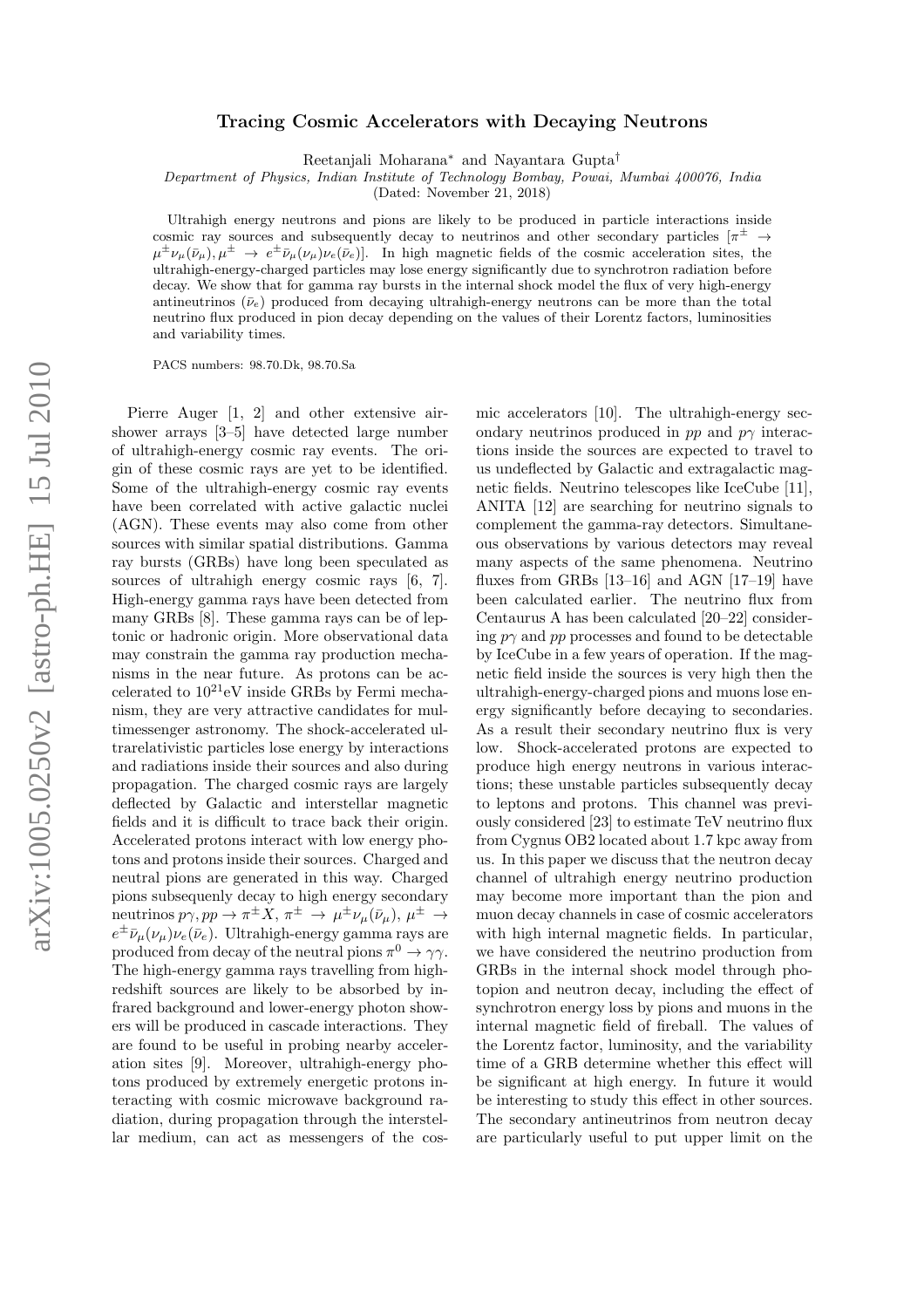energy of the cosmic-ray protons originating from cosmic acceleration sites of high magnetic fields.

## HIGH ENERGY NEUTRINOS FROM GAMMA RAY BURSTS

We discuss the photopion and neutron decay channels of high-energy neutrino production inside GRBs. The high-energy neutrino flux generated in  $p\gamma$  interactions through pion decay from individual GRBs in the internal shock model has been calculated earlier [14, 15]. In [16] the authors have derived the neutrino flux from individual GRBs using the isotropic photon energy typically observed by Swift in the energy range of 1 KeV to 10 MeV and folded the neutrino flux with the distribution functions to incorporate the fluctuations in the values of the GRB parameters. The diffuse neutrino flux from all high and low- luminosity GRBs have been calculated in [16] considering distribution functions for the GRB parameters. GRBs were assumed to follow star formation rate and the rate of low luminosity GRBs was taken to be 500 times higher than high luminosity GRBs. In this paper we have calculated the neutrino flux from individual GRBs by expressing it in terms of the observed isotropic photon energy as discussed in [16] assuming certain values for the luminosity, Lorentz factor and variability time of a GRB. We have not considered the distribution in the values of the GRB parameters which is important in case of the diffuse flux from all GRBs. The photon energy spectrum from a GRB can be expressed as a broken-power law with break at  $\epsilon_{br}$  in the source rest frame.

$$
\frac{dn_{\gamma}}{d\epsilon_{\gamma}} = A \begin{cases} \epsilon_{\gamma}^{-\gamma_1} & \epsilon_{\gamma} < \epsilon_{br} \\ \epsilon_{br}^{\gamma_2 - \gamma_1} \epsilon_{\gamma}^{-\gamma_2} & \epsilon_{\gamma} > \epsilon_{br} \end{cases} (1)
$$

These photons are interacting with shock accelerated protons to produce charged and neutral pions. The charged pions subsequently decay to muons and neutrinos. Muons also decay to neutrinos. The minimum energy of the protons interacting with photons of energy  $\epsilon_{br}$  is

$$
E_{pb} = 1.3 \times 10^7 \Gamma_{300}^2 (\epsilon_{br, MeV})^{-1} \text{GeV.}
$$
 (2)

In  $p\gamma$  interactions both  $\pi^0$  and  $\pi^+$  can be produced with equal probabilities.  $\pi^+$  gets, on average 20% of the proton energy and if the final-state leptons share the pion energy equally then each neutrino carries 5% of the initial proton energy. The first break in energy in the neutrino spectrum,  $E_{\nu b}$  is due to the break in the photon spectrum at  $\epsilon_{br}$ .

$$
E_{\nu b} = 6.5 \times 10^5 \frac{\Gamma_{300}^2}{\epsilon_{br, MeV}} \text{GeV}
$$
 (3)

The fire ball Lorentz factor  $\Gamma_{300} = \Gamma/300$ , photon luminosity  $L_{\gamma,51} = L_{\gamma}/(10^{51} ergs/sec)$ , variability time  $t_{v,-3} = t_v/(10^{-3}) sec$  are the important parameters in our calculations. The total energy to be emitted by neutrinos of energy  $E_{\nu}$  can be expressed as,

$$
E_{\nu}^2 \frac{dN_{\nu}(E_{\nu})}{dE_{\nu}} \approx \frac{3f_{\pi}}{8} \frac{1}{\kappa} \frac{(1 - \epsilon_e - \epsilon_B)}{\epsilon_e} E_{\gamma}^{iso}
$$
 (4)

where  $E^{iso}_{\gamma}$  is the total isotropic energy of the emitted gamma-ray photons in the energy range of 1 KeV to 10 MeV; it is available from observations.  $\epsilon_e, \epsilon_B \sim 0.3$  are the energy fractions carried by electrons and the magnetic field respectively.  $f_{\pi}$ is the fraction of the energy of a proton going to pion production inside a GRB fireball. The relativistic electrons produce the photons by synchrotron radiation, so four orders of magnitude in photon energy corresponds to two orders of magnitude in the energy of the radiating charged leptons. We have assumed that the electrons are radiating all their kinetic energy as observed photon energy  $E^{iso}_{\gamma}$ . The normalization constant of the power law electron flux is proportional to  $E^{iso}_{\gamma}/\kappa$ . The differential spectral index of the electron spectrum is assumed to be  $-2.5$  which corresponds to  $\kappa=1.8.$ The total energy carried by the differential flux of neutrinos has been approximately related to the total energy carried by the differential flux of electrons in Eq.(4). The first break  $[Eq.(3)]$  in the neutrino spectrum due to the break energy in the photon spectrum is contained in the expression of  $f_{\pi}$ [16]. The charged pions and muons lose energy due to synchrotron radiations in high magnetic fields inside the sources before decaying to neutrinos. As a result, the neutrino flux is depleted at very high energy. The neutrino flux from photopion decay in the source rest frame is

$$
E_{\nu}^{2} \frac{dN_{\nu}(E_{\nu})}{dE_{\nu}} \approx \frac{3f_{\pi}}{14.4} \frac{(1 - \epsilon_{e} - \epsilon_{B})}{\epsilon_{e}} E_{\gamma}^{iso} \begin{cases} 1 & E_{\nu} < E_{\nu}^{s} \\ (\frac{E_{\nu}}{E_{\nu}^{s}})^{-2} & E_{\nu} > E_{\nu}^{s} \end{cases}
$$
  
\n
$$
\Gamma_{\nu}^{i} \approx \frac{1}{2} (1 - \epsilon_{e} - \epsilon_{B}) \Gamma_{\gamma}^{iso} \tag{5}
$$

Pion-cooling energy is 10 times higher than muoncooling energy. We would be overestimating the total neutrino flux if we use the pion-cooling energy to derive the second break energy in the neutrino spectrum. The muon-cooling break  $E^s_\nu$  can be expressed as a function of GRB parameters.

$$
E_{\nu}^{s} = 2.56 \times 10^{6} \epsilon_{e}^{1/2} \epsilon_{B}^{-1/2} L_{\gamma,51}^{-1/2} \Gamma_{300}^{4} t_{v,-3} \text{GeV} \tag{6}
$$

The fraction of fireball proton energy lost to neutron production is,

$$
f_n(E_p) = 0.8f_0 \begin{cases} \frac{1.34^{\gamma_1 - 1}}{\gamma_1 + 1} (E_p/E_p{}^b)^{\gamma_1 - 1} & E_p > E_p^b\\ \frac{1.34^{\gamma_2 - 1}}{\gamma_2 + 1} (E_p/E_p{}^b)^{\gamma_2 - 1} & E_p < E_p^b\\ (7) & (7) \end{cases}
$$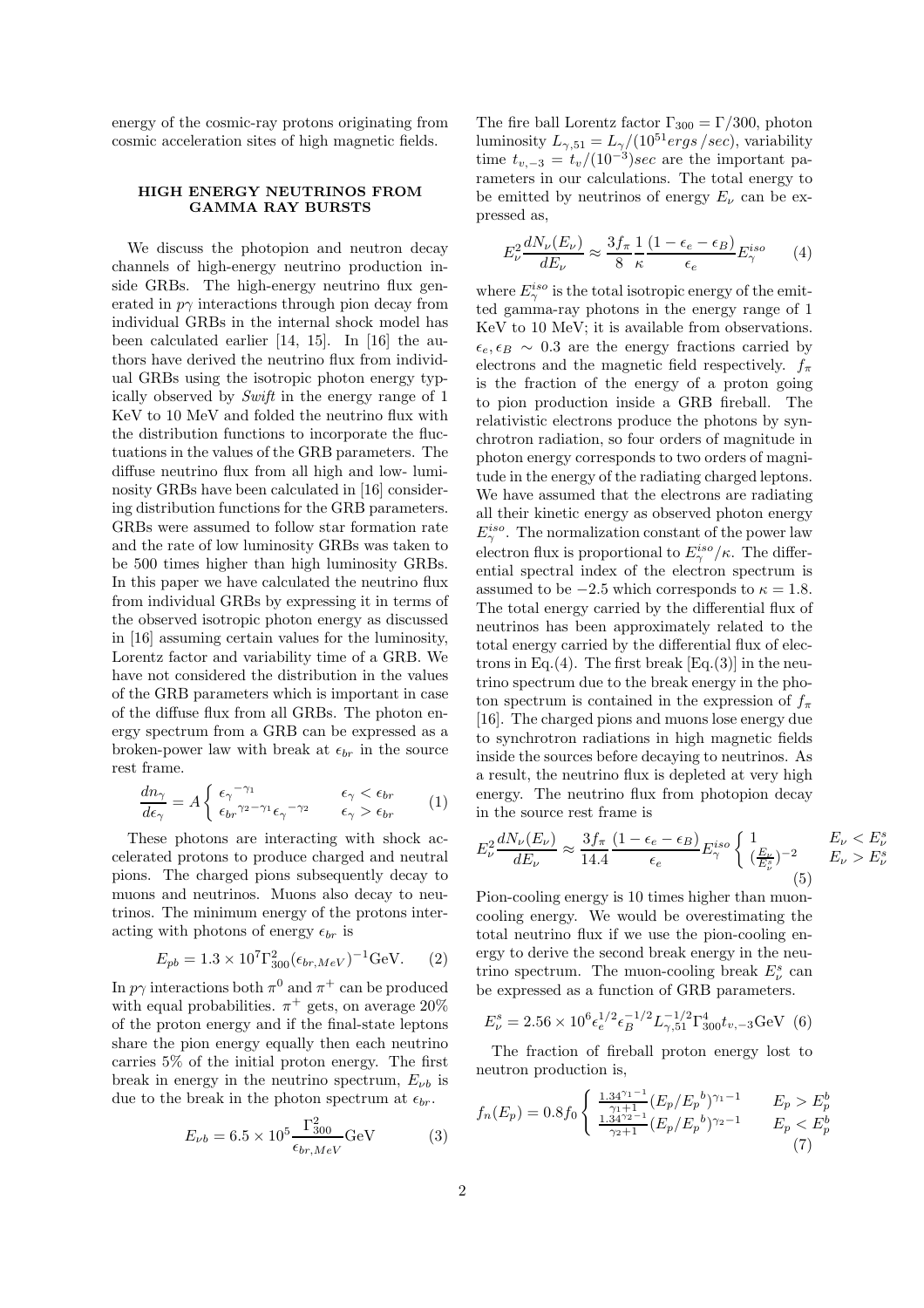where  $f_0 = \frac{0.45L_{\gamma,51}}{\Gamma_{300}^4 t_{v,-3} \epsilon_{br,MeV}}$ 1  $\left[\frac{1}{\gamma_2-2}-\frac{1}{\gamma_1-2}\right]$  , details are discussed in [16]. The average value of the fraction of energy transferred from the proton to the neutron is assumed to be  $\langle x_{p\to n} \rangle = 0.8$ . The neu-

tron spectrum can be expressed in terms of  $E^{iso}_{\gamma}$ 

and the equipartition parameters  $\epsilon_e$ ,  $\epsilon_B$ .

$$
E_n^2 \frac{dN_n}{dE_n} = \frac{f_n}{2\kappa} \frac{1 - \epsilon_e - \epsilon_B}{\epsilon_e} E_\gamma^{iso}
$$
 (8)

 $\frac{1}{2}$  corresponds to the assumption that charged and neutral pions are produced with equal probabilities. The GRB is assumed to be at a redshift of 0.8 in all our calculations. Duration of the burst is assumed to be 5 sec. The break in the photon spectrum is assumed to be at  $\epsilon_{br} = 0.3 MeV$ in the source rest frame. We have assumed the spectral indices of the photon flux  $\gamma_1=1.5$  and  $\gamma_2 = 2.2$ . The ultrahigh energy neutrons decay  $(n \to p + e^- + \overline{\nu}_e)$  to  $\bar{\nu}_e$ . Their rest frame lifetime is  $\overline{\tau}_n$  = 886 seconds and decay mean free path  $10(E_n/FeV)$  kpc. The maximum energy of the neutrons producing  $\bar{\nu}_e$  depends on the distance  $D_s$  of the source. If the source is at a large distance then all the neutrons are expected to decay during propagation. The  $\bar{\nu}_e$  flux expected on earth at energy  $E_{\bar{\nu}}$  from decaying neutrons (mass  $m_n$ ) of flux  $(dN_n/dE_n)$  [23] is

$$
\frac{dN_{\bar{\nu}}}{dE_{\bar{\nu}}}(E_{\bar{\nu}}) = \frac{m_n}{2\,\epsilon_0} \int_{\frac{m_n E_{\bar{\nu}}}{2\,\epsilon_0}}^{E_{n,max}} \frac{dE_n}{E_n} \frac{dN_n}{dE_n} \left(1 - e^{-\frac{D_s m_n}{E_n \tau_n}}\right)
$$
\n(9)

where  $\epsilon_0$  is the mean energy of  $\bar{\nu}_e$  in the neutron rest frame. The maximum energy of the shock accelerated protons  $E_{p,max}$  in the GRB fireball can be  $10^{12}$  GeV. The maximum energy of the secondary neutrons is  $E_{n,max} = 0.8E_{p,max}$ , assuming 80% of the proton's energy goes to a neutron in  $p\gamma$  interactions. The maximum energy of the antineutrinos is  $Q/m_n = 0.001$  times the maximum energy of the decaying neutrons, where  $Q = m_n - m_p - m_e$ . The observed antineutrino/neutrino flux on earth is

$$
\frac{dN_{\nu}^{ob}(E_{\nu}^{ob})}{dE_{\nu}^{ob}} = \frac{dN_{\nu}(E_{\nu})}{dE_{\nu}} \frac{1+z}{4\pi D_s^2}
$$
(10)

Figures 1-3 show our calculated neutrino fluxes from photopion decay (dashed line) and neutron decay (solid line) in the observer's frame. In Fig.1. the Lorentz factor has been varied from 100 to 500 assuming luminosity  $10^{51}$ erg/sec and variability time 10ms. For small values of Lorentz factor and variability time the neutron decay channel can become more important than the photo-pion decay channel at very high energy, as shown in Figs.1 and

3. respectively. Figure 2. shows for high values of luminosity this effect is more significant. The number of neutrino events expected from a GRB in Ice-Cube is very low. The neutron decay channel can give only  $10^{-5}$  muon events in  $Km^2$  area above 1 TeV energy from a GRB at redshift 0.8, with luminosity  $L_{\gamma} = 10^{53} \text{erg/sec}$ , Lorentz factor  $\Gamma = 300$ , duration 5sec, and variablity time  $t_v = 10$ ms. The GRB has been assumed to occur at a zenith angle of  $120^{\circ}$  with respect to an observer at the south pole. The number of total neutrino events contained inside  $2km^3$  volume of ice is expected to be  $10^{-5}$  from the neutron decay channel and  $10^{-4}$ from the pion decay channel. Above  $10^{16}$  or  $10^{17}$ eV we expect the neutron decay channel to dominate over the pion decay channel depending on the values of the GRB parameters. Neutrino telescopes like ANITA may be useful for detecting the neutrino fluxes in this energy range.

## **CONCLUSION**

Multimessenger approach to explore the cosmicray universe has gained much importance due to the successful operations of the cosmic-ray, gamma-ray and neutrino detectors. In this paper we have discussed that the antineutrino flux produced in decay of ultrahigh-energy neutrons may become more important than the neutrino flux from photopion decay depending on the luminosity , Lorentz boost factor, varibility time of a GRB at very high energy. In future one may consider other cosmic acceleration sites with high magnetic fields to explore the importance of the neutron decay channel at very high energy.

## ACKNOWLEDGEMENT

We are thankful to our referees for valuable comments.

- † Electronic address: nayan@phy.iitb.ac.in
- [1] J.Abraham et al. (Pierre Auger Collaboration), Astropart. Phys. 29, 188 (2008).
- [2] J.Abraham et al. (Pierre Auger Collaboration),  $31^{st}$  ICRC, Lodz, Poland, 2009arXiv:0906.2347.
- [3] R. U. Abbasi et al., arXiv:1002.1444.
- [4] N. Hayashida et al., Astron. J. 120 2190 (2000).
- [5] S. P. Knurenko et al., Nucl.Phys.Proc. Suppl. 175-176 201 (2008).
- [6] E. Waxman, Phys. Rev. Lett. 75 386 (1995).

 $\frac{*}{k}$  Electronic address: reetanjali@phy.iitb.ac.in<br> $\frac{1}{k}$  Electronic address: navan@phy.iitb.ac.in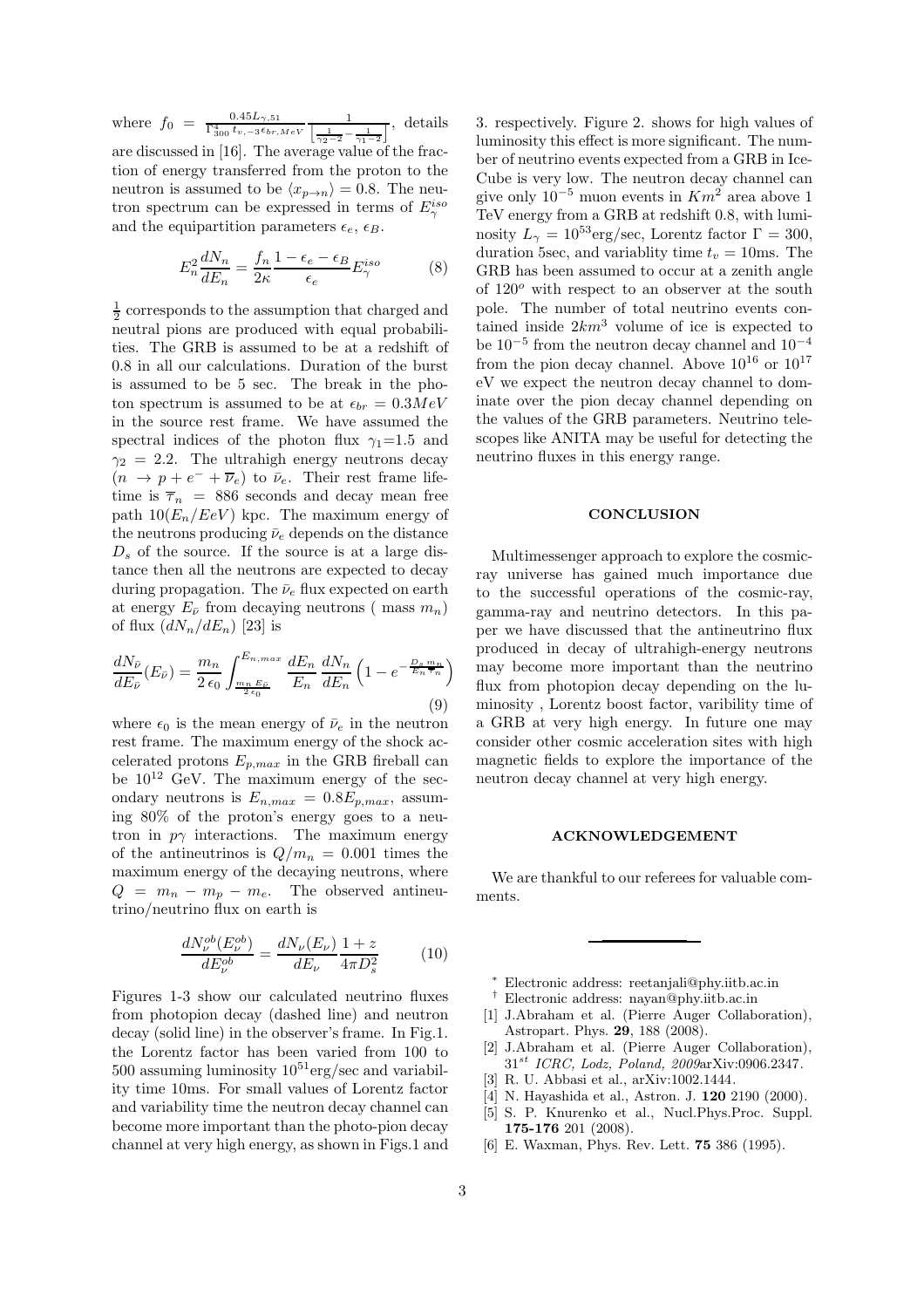

FIG. 1: Neutrino flux from pion decay (dashed line) and neutron decay (solid line) from GRB with  $\Gamma = 100$ , 200, 300, 500 (top to bottom),  $\hat{L} = 10^{51}$  erg/sec,  $t_v = 10$  ms.



FIG. 2: Neutrino flux pion decay (dashed line) and neutron decay (solid line) from GRB with  $L = 10^{52}$ ,  $10^{51}$ ,  $10^{50}$  erg/sec (top to bottom),  $\Gamma = 300$ ,  $t_v = 10$  ms.

- [7] M. Vietri, ApJ 453 883 (1995).
- [8] D. L. Band, ApJ 701 1673 (2009); A. A. Abdo et al., ApJ 712 558 (2010).
- [9] K. Murase, Phys. Rev. Lett. 103 081102 (2009).
- [10] A. M. Taylor et al., Phys. Rev. Lett. 103 051102 (2009).
- [11] http://icecube.wisc.edu/
- [12] http://www.ps.uci.edu/∼anita/
- [13] E. Waxman, J. Bahcall, Phys. Rev. Lett. 78 2292 (1997).
- [14] N. Gupta, Phys. Rev. D **65** 113005 (2002).
- [15] D. Guetta et al., Astropart. Phys. **20** 429 (2004).
- [16] N. Gupta, B. Zhang, Astropart. Phys. 27 386 (2007).
- [17] J. P. Rachen, P. Meszaros, Phys. Rev.D 58 123005 (1998).
- [18] K. Mannheim et al., Phys. Rev. D 63 023003 (2001).
- [19] L. Anchordoqui et al.,Astropart.Phys.29 1 (2008).
- [20] A. Cuoco, S. Hannestad, Phys. Rev. D 78 023007
- (2008). [21] F. Halzen, A. O'Murchadha, arXiv:0802.0887
- [22] M. Kachelriess, S. Ostapchenko, R. Tomas, New.
- J. Phys. 11 065017 (2009).
- [23] L. A. Anchordoqui et al.,Phys.Lett. B 593 42 (2004)